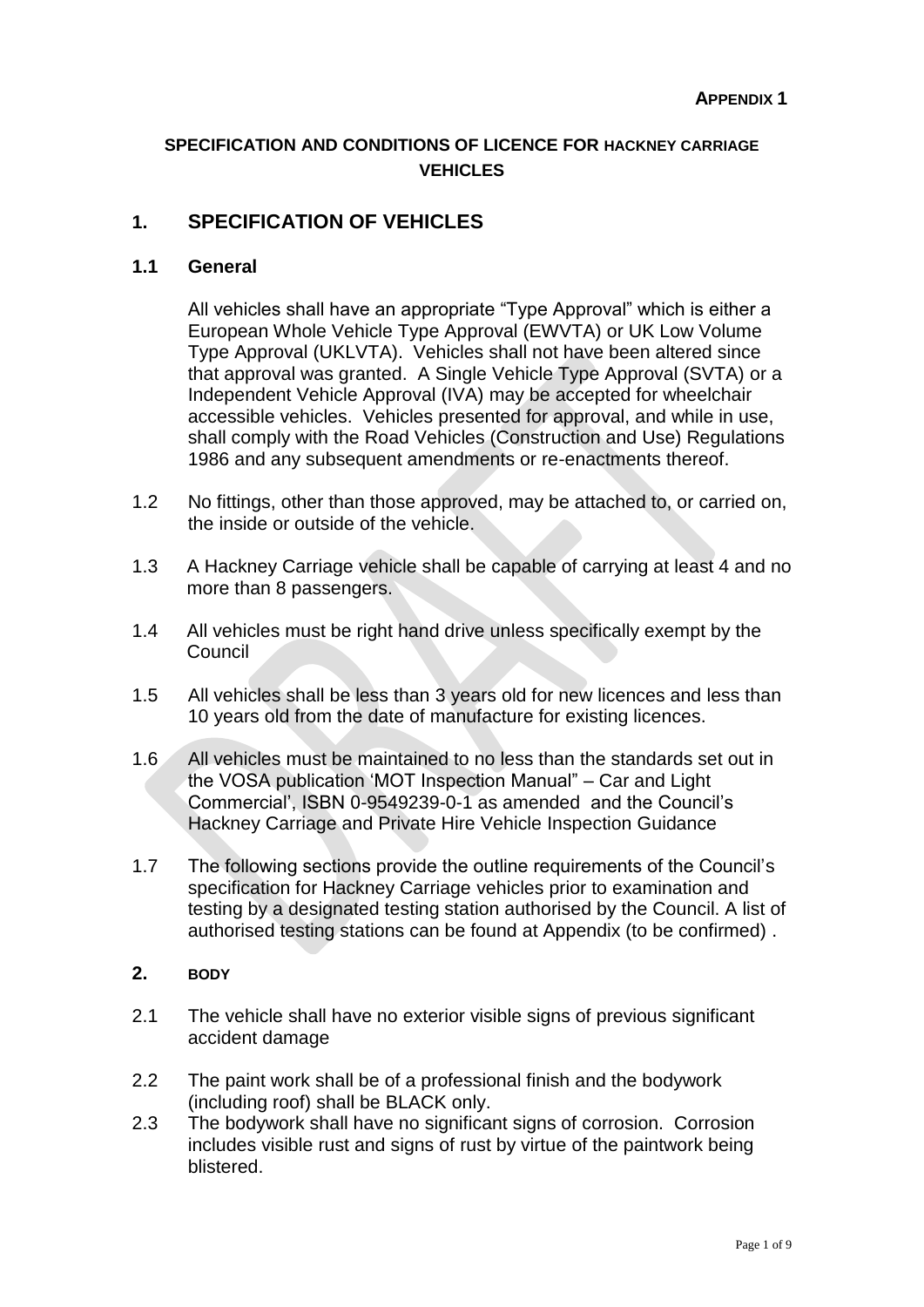2.4 Running boards shall only be permitted where they are fitted by manufacturers. The board shall be a minimum 125mm in width, all of which shall be available as a step.

#### **3. WHEELS AND TYRES**

- 3.1 The vehicle shall have four road wheels of uniform standard, size and style, which conform to construction and use regulations.
- 3.2 An appropriate tyre repair system (as fitted by the manufacturer) must be provided.
- 3.3 The appropriate repair system to only be used as an emergency measure ie to allow the vehicle to be driven to a place of repair.
- 3.4 All tyres, including the spare tyre, shall comply with the vehicle manufacturer's specification
- 3.5 All tyres fitted to the vehicle shall meet current legal requirements at all times.

## **4. INTERIOR**

- 4.1 The minimum leg room available to any passenger shall be 200mm. The measurement will be taken from the base of the seat to the centre of the rear of the seat in front when the front seat is at its full, rearwards extension. Where there is no seat in front the measurement will be taken from the base of the seat to the nearest obstruction in front.
- 4.2 The internal headroom from the seat cushion to the lowest part of the roof in a vertical line shall be a minimum of 920 mm
- 4.3 Vehicles must have adequate space for luggage to be kept in a clean, safe, secure and water tight manner
- 4.4 Vehicles must have a water tight roof covering and properly carpeted or covered flooring (with no rips or tears)

#### **5. DOORS**

- 5.1 The vehicle shall have a minimum of 4 side opening doors which are easily accessible to passengers. Access to and from vehicles such as minibuses will be determined on a case by case basis eg the rear door should not be a means of access.
- 5.2 All vehicles shall have doors that open sufficiently wide to allow easy access in and egress from the vehicle.
- 5.3 All doors shall be capable of being readily opened from the inside and outside of the vehicle by one operation of the latch mechanism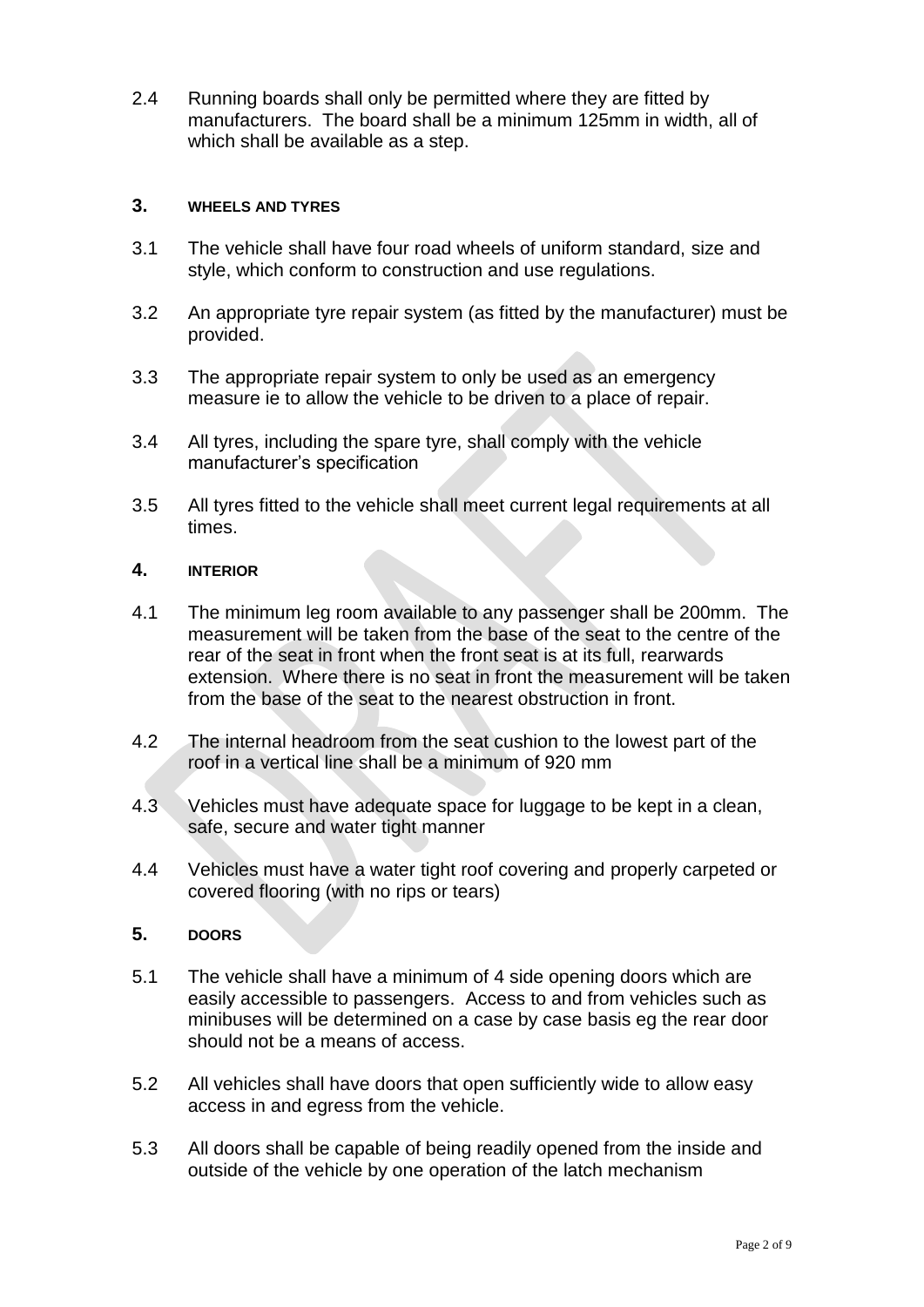5.4 The interior door handle shall be clearly visible and easily accessible to passengers when the door is in a fully open position and the means of operation of the door handle is easily identified.

## **6. SEATS**

- 6.1 Vehicles shall have a passenger seating capacity of not less than 4 persons and not more than 8 persons
- 6.2 Each seat shall be fitted with fully operational seat belts, compliant with the appropriate Standards.
- 6.3 Each seat shall be properly cushioned and be in a clean condition.
- 6.4 Each seat shall not be less than 406 mm in width.
- 6.5 Where bench seats are provided, then the seat shall provide a minimum of 406mm seating space for each passenger i.e. a rear bench seat shall not be less than 1218 mm in order to accommodate 3 passengers.
- 6.6 Removed seating mounts must rendered irreplaceable and the floor surface to be smooth and unencumbered.
- 6.7 All passenger seats must face forward or rearward to the direction of travel, (no passenger may sit sideways to direction of travel unless specifically exempt by an authorised officer of the Council eg limousines
- 6.8 Any modification to seating configuration, including removal of seats, in any vehicle must be accompanied by an IVA Certificate.
- 6.9 If the vehicle was originally constructed to seat more than 8 passengers (excluding the driver) it must not have been converted, modified or altered in any way which allows it to carry eight or less passengers (excluding the driver).

#### **7. WINDOWS**

- 7.1 Opening windows shall be provided in the rear of the vehicle capable of being opened by the rear seat passengers
- 7.2 Vehicle windows shall have visual transmission to ensure that the interior of the vehicle is clearly visible from the outside of the vehicle at all times. All vehicles shall be fitted with windscreen glass that has a light transmittance of 75%, and all other window glass shall have a light transmittance of not less than 70% EXCEPT those parts of the rear window or any side window adjacent to the luggage space in any estatetype vehicle which can be of any tint fitted at manufacture providing it is not opaque
- 7.3 No vehicle shall be fitted with any form of additional means to darken or tint the glass on any part of the vehicle.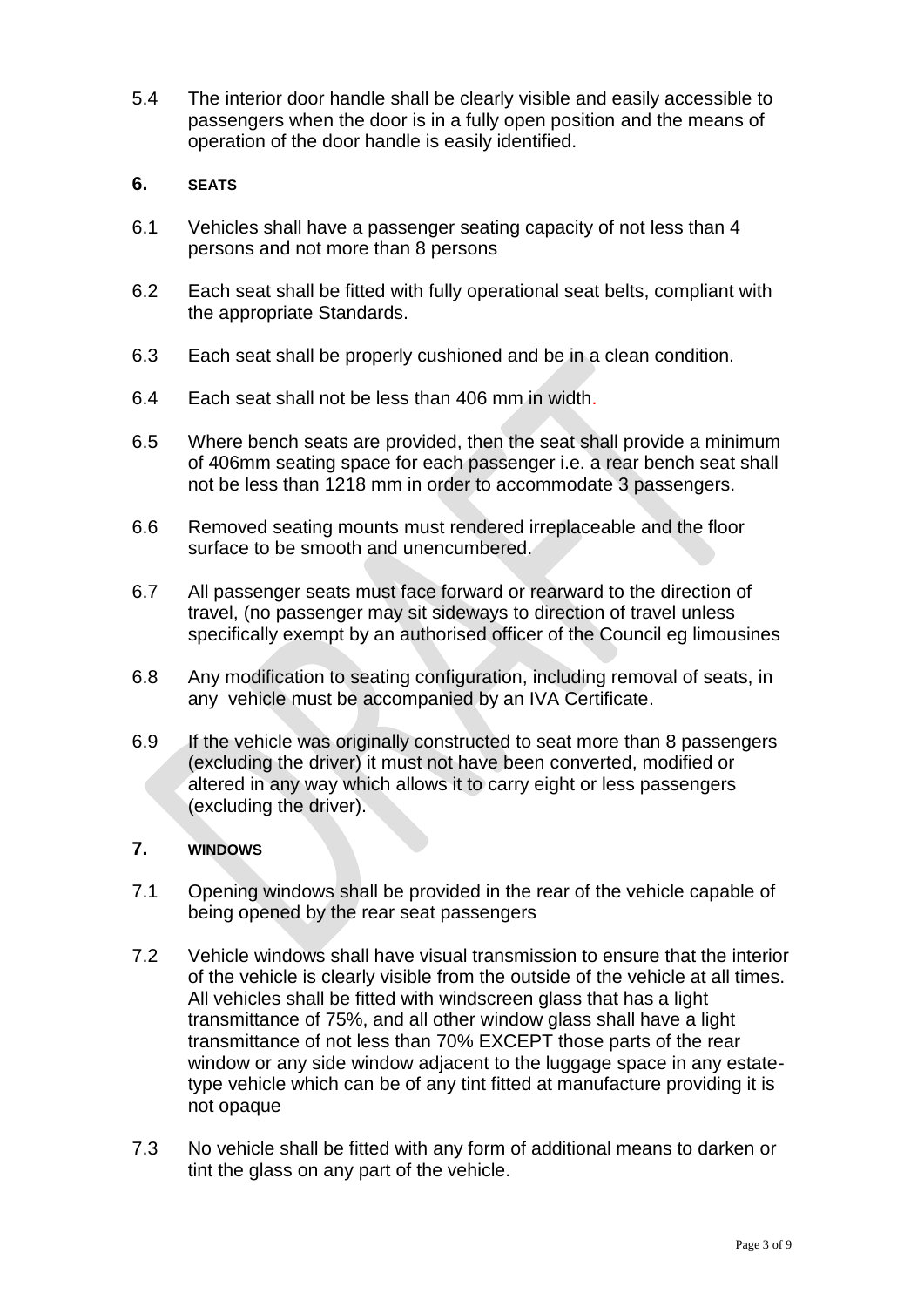## **8. FACILITIES FOR WHEELCHAIR USERS**

- 8.1 Any vehicle that has the facility for the carriage of wheelchair or wheelchair passengers shall be fitted with:
	- a. Approved manufacturer installed anchorages that shall be either chassis or floor linked and capable of withstanding approved dynamic or static tests. Restraints for wheelchair and passengers shall be independent of each other. Anchorages shall also be provided for the safe storage of a wheelchair, whether folded or otherwise, if carried within the passenger compartment. All anchorages and restraints shall be so designed that they do not cause any danger to other passengers and maintained in accordance with manufacturer's specifications.
	- b. A ramp or ramps for the loading of a wheelchair and passenger shall be available at all times for use at the nearside rear passenger door. An adequate locking device shall be fitted to ensure that the ramp(s) do not slip or tilt when in use. Provision shall be made for the ramps to be stored safety in the vehicle when not in use.
- 8.2 The vehicle shall be equipped with a manufacturer's user manual /guide on the safe loading and unloading and security of wheelchair passengers.
- 8.3 Any equipment fitted to the vehicle for the purpose of lifting a wheelchair into the vehicle shall have been tested in accordance with the requirements of the Lifting Operations and Lifting Equipment Regulations 1998 immediately prior to being first licensed and every 6 months thereafter. A LOLER Certificate of must be produced at the time of MOT and Compliance Testing to the Designated Testing Station and to the Licensing Office at grant or renewal of licence.
- **9. FUEL SYSTEMS**
- 9.1 Fuel systems should be installed to current manufacturer and legal standards. Before commencing any gas fuel conversions it is essential that written approval is sought for the Council.
- **10. CCTV**
- 10.1 CCTV monitoring devices, for the purpose of assisting driver safety are permitted in vehicles. If such devices are fitted, adequate signage shall be displayed in the passenger compartment advising passengers that they are being monitored/recorded. Any such equipment shall be maintained in working order, be fitted overtly and in such a way as not to present any danger or hazard to any passenger. It will be the driver/proprietor 's responsibility to comply with all aspects of the law regarding such surveillance equipment. CCTV requirements and conditions can be found at Appendix (to be confirmed)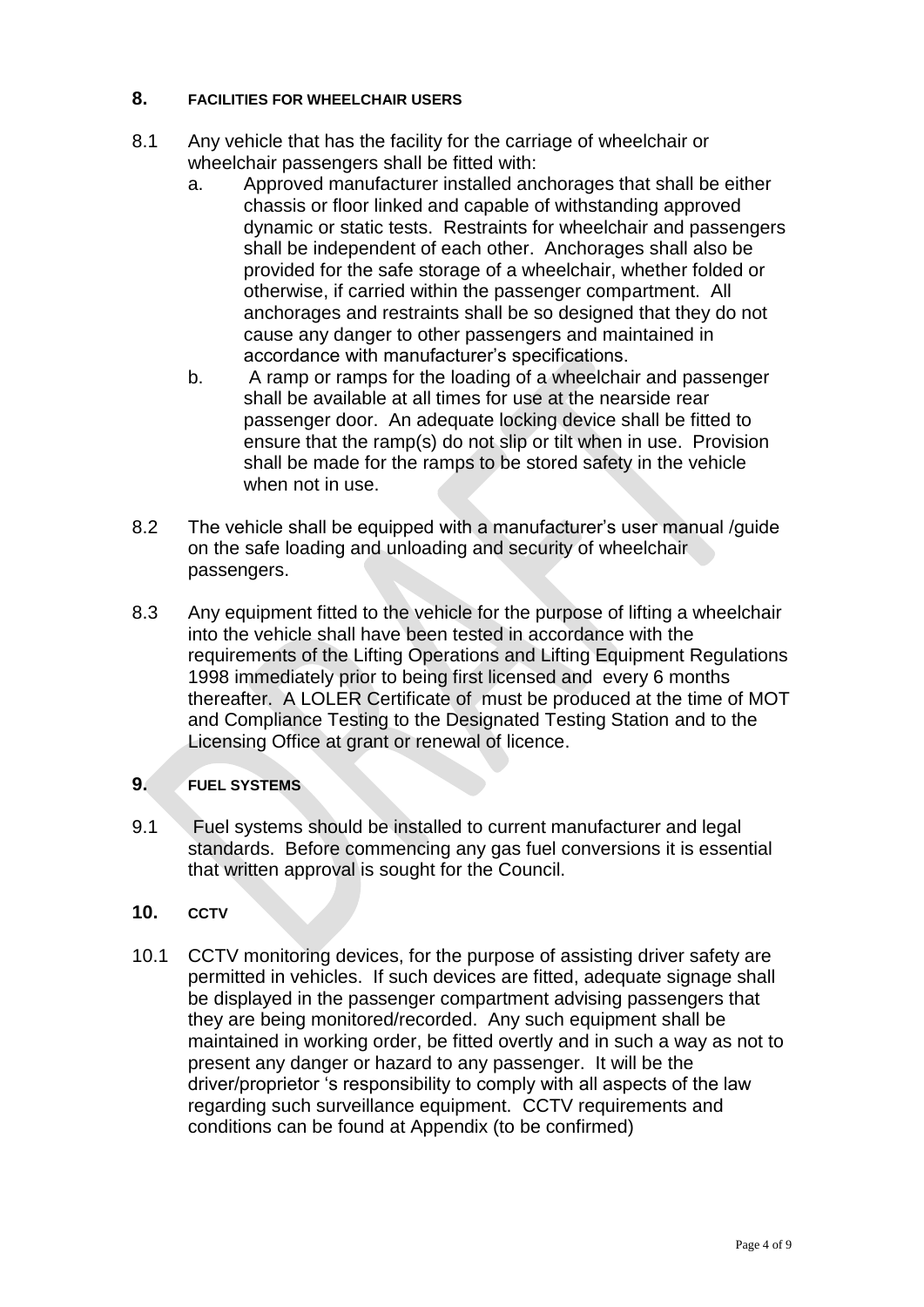# **CONDITIONS ATTACHED TO LICENCE**

#### **11. MAINTENANCE OF VEHICLE**

The vehicle and all its fittings and equipment shall at all times when the vehicle is in use or available for hire, be kept in an efficient, safe, tidy and clean condition\* and all relevant statutory requirements (including in particular those contained in Motor Vehicles (Construction and Use) Regulations shall be fully complied with.

\*Clean condition is defined as follows:

"All body panels to be of uniform colour and finish throughout, unless otherwise authorised by the Council in writing, and to be washed and polished to a high standard. Windows to be clear and smear free inside and out. Carpets and seating to be vacuumed and to be without cuts, tears or staining"

- 11.1 Every licensed vehicle must be maintained in a safe and clean condition at all times and is subject to such examinations as are required by the Council.
- 11.2 Seats must be fully sprung, free of stains, tears, cigarette burns or repair and not threadbare. Floor coverings must not be unduly worn and present no trip hazards. Household carpeting or similar is unacceptable and must not be used. Upholstery (headlining and side panel coverings) must be free of ingrained grime, factures and maintained in the manufacturers original style.
- 11.3 Without prejudice to the obligations imposed by 12.1 to 12.3 above and without prejudice to any other inspections as stipulated by the vehicle manufacturer, the proprietor of the licensed vehicle shall ensure that **as a minimum** the compliance of routine maintenance inspections must be adhered to, and such inspections shall be recorded and retained (for a minimum of 18 months) and kept available for immediate production to an Authorised Officer of the Council or Police Officer on request.
- 11.4 Please note that the requirement to inspect the licensed vehicle as imposed by the above condition does not release the proprietor of the vehicle for his obligations to carry out further daily inspections to ensure compliance with the above conditions.

#### 12. **ALTERATION OF VEHICLE**

12.1 No material alteration or change in the specification, design, condition or appearance of the vehicle must be made subsequent to the inspection of the vehicle by the Council at any time whilst the licence is in fore and at all times the vehicle shall comply with the specifications of the Council for a licensed hackney carriage. Vehicles which have been modified in any way from the manufacturer's standard of construction may not be considered suitable for licensing purposes depending upon the nature of the modification.

## **13. IDENTIFICATION PLATE**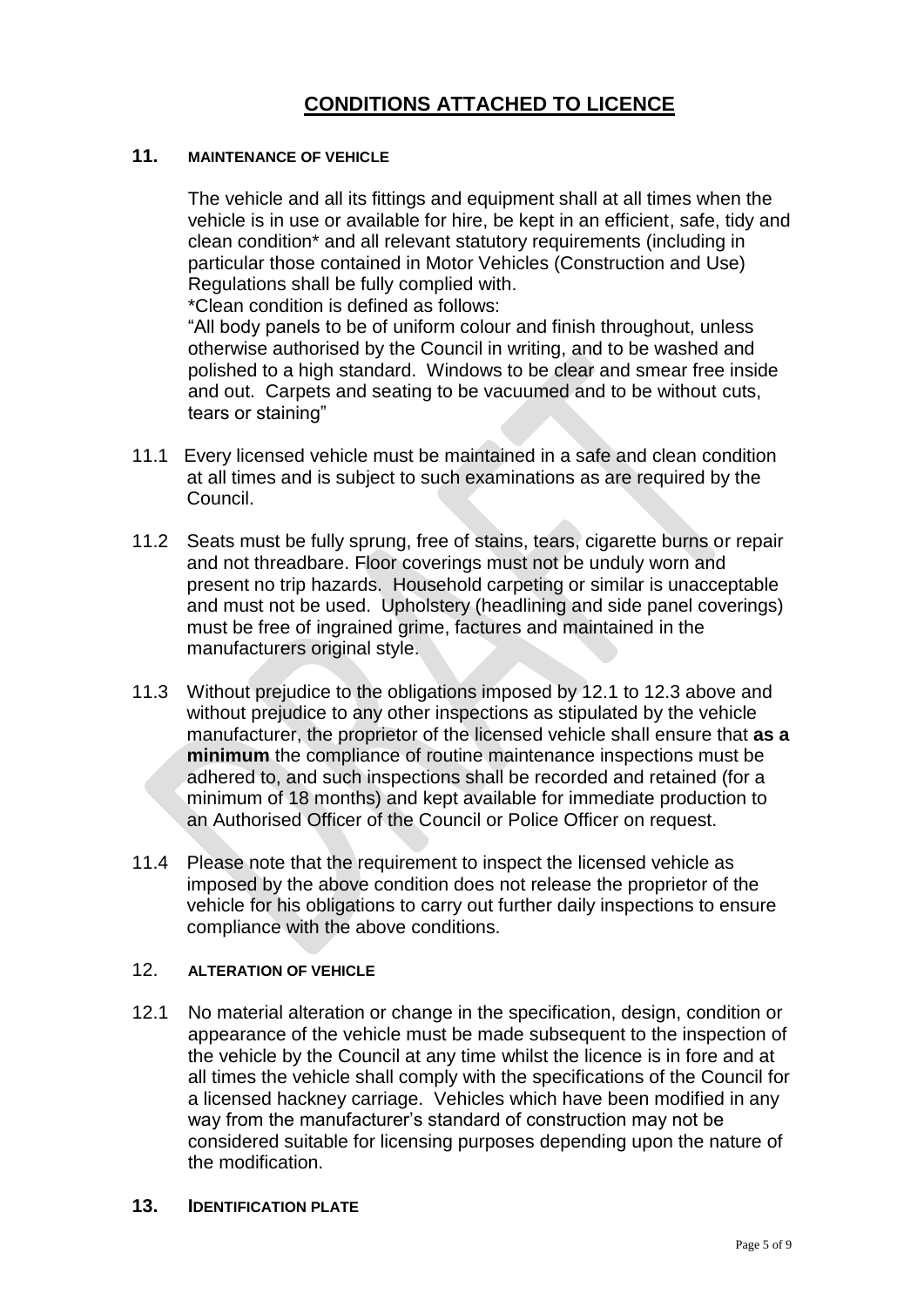- 13.1 The plates identifying the vehicle as a Hackney Carriage vehicle and required to be exhibited on the vehicle pursuant to Section……….. shall be securely fixed on the outside of the vehicle at the front and rear, at or above bumper height and as near vertically as possible, but fixed nevertheless in such a manner as to be easily removable by an Authorised Officer of the Council or a Police Constable.
- 13.2 One internal window sticker, as provided by the Council, to be placed on the rear passenger window.
- 13.3 The licence plates and internal window signs must not be affixed to any other vehicle other than that stipulated on the current licence. This equipment remains the property of the Council and must be surrendered immediately upon expiry, suspension or revocation of the licence.

#### 14. **INTERIOR MARKINGS**

14.1 The proprietor shall cause to be clearly marked inside the vehicle in such a position as to be visible at all times to passengers therein, the number of this licence and the number of passengers prescribed in this licence.

## **15. SAFETY EQUIPMENT**

15.1 There shall be provided and maintained in the vehicle at all times when it is in use or available for hire, a suitable and efficient fire extinguisher and a suitable first aid kit containing appropriate first aid dressings and appliance, such equipment to be carried in such a position in the vehicle as to be readily visible and available for immediate use in an emergency. It should be noted that the first aid kit is intended for use by a person who has the appropriate knowledge of first aid.

#### **16. SIGNS AND NOTICES**

- 16.1 A Proprietor may display on the side and/or rear of the vehicle, below window level, the company name under which the vehicle is operated and/or its telephone number, but no other signs, emblems or notices shall be displayed either outside or inside the vehicle without specific written permission from the Council.
- 16.2 Any Proprietor wishing to use or sell space on the vehicle for the advertising of another company/business must first apply to the Council with a draft advert for consideration. Only one authorised advert will be permitted

#### 16.3 Such adverts must not:

- i) contain anything religious or political
- ii) advertise alcohol or tobacco
- iii) be pornographic or offensive to good taste
- iv) promote discounted fares, or
- v) advertise jobs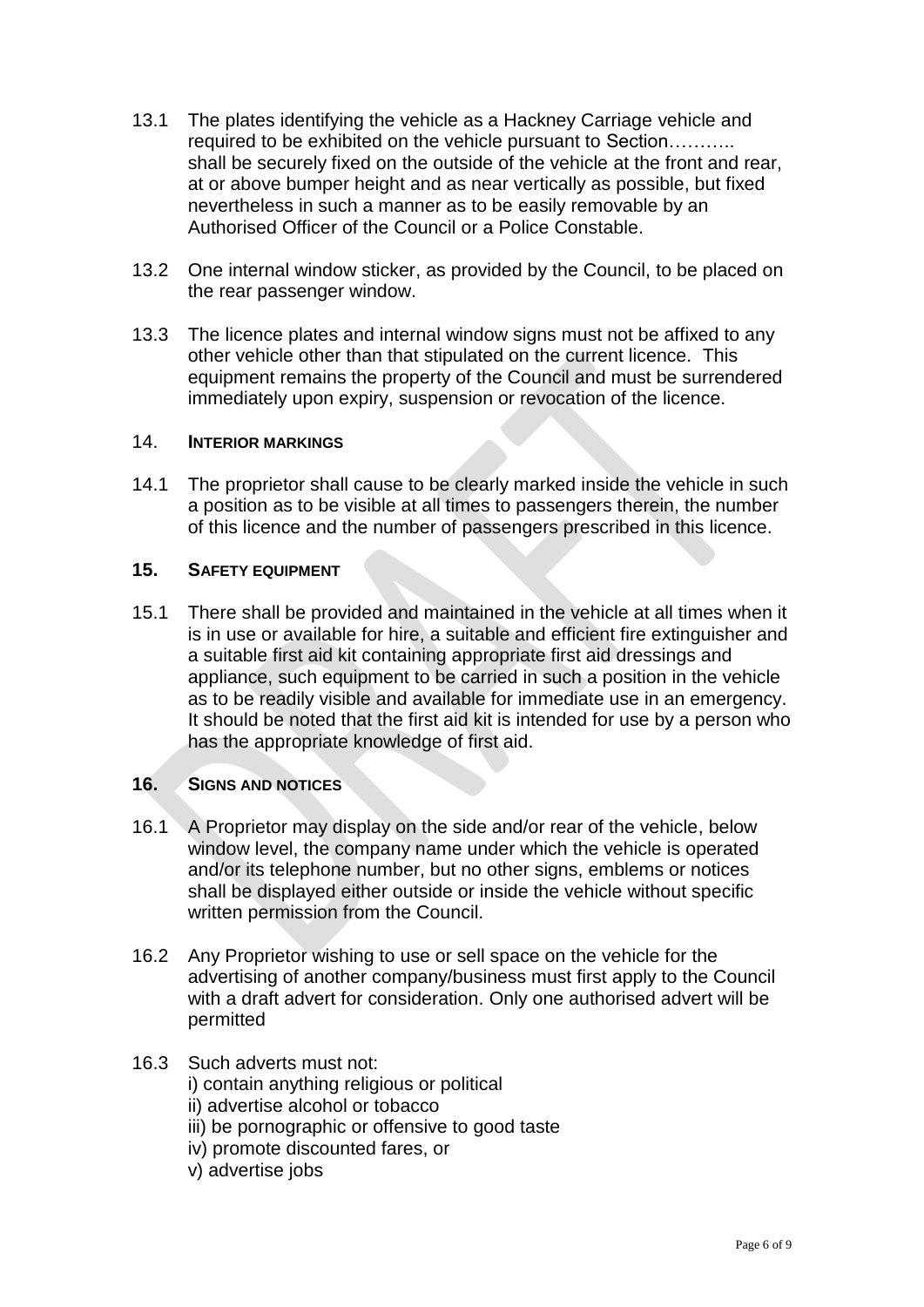# **17. RADIO EQUIPMENT**

- 17.1 Neither the Operator, proprietor nor the driver of a Hackney Carriage vehicle shall use or cause or suffer to be used in any vehicle any radio equipment for operational communication between Operator and Driver, or between drivers of other Hackney Carriage and Private Hire vehicles. Only fully licensed closed channel equipment shall be used for operational communication.
- 17.2 Each Hackney Carriage Proprietor/Operator should have a written policy on the use of mobile phones whilst driving. Proprietors/Operators should not encourage drivers to use any form of mobile communication whilst driving.

# 18. **METERS AND FARES**

- 18.1 The vehicle must be fitted with a taxi meter which must comply with the current legislative requirements. The taxi meter shall:
	- a. show the fare recorded on the taximeter in clearly legible figures, and the word 'FARE' shall be clearly displayed so as to apply such figures:
	- b. the meter shall be set in accordance with the Council's Table of Hackney Carriage Fares., the tariffs with which the meter has be calibrated must be displayed in the vehicle in such a position as to be visible to passengers. Such a table must show full particulars of all tariffs calibrated on the meter.
- 18.2 Meters in use must not facilitate fraudulent use. Any signs of tampering including the breaking of any seals will result in a suspension notice being issued immediately. For the suspension notice to be removed, the vehicle meter must have been sealed and calibrated by an approved meter company and presented to the Council for inspection

# 19. **CARRIAGE OF CHILDREN**

19.1 The vehicle should not carry children in pushchairs; the pushchair should be folded up and stored. If the vehicle does not have the correct child restraint then the child should be placed on the rear seat only. Children under 3 years old may travel unrestrained. Children aged 3 years old or over must use an adult seat belt as in accordance with Road Traffic Act (further details can be found at

[www.dft.gov.uk/think/focusarea/children/childincar\)](http://www.dft.gov.uk/think/focusarea/children/childincar)

# **20. CHANGE OF ADDRESS**

- 20.1 The proprietor shall notify the Council, in writing, of any change of address during the period of the licence, within seven days of such change taking place.
- **21. CONVICTIONS**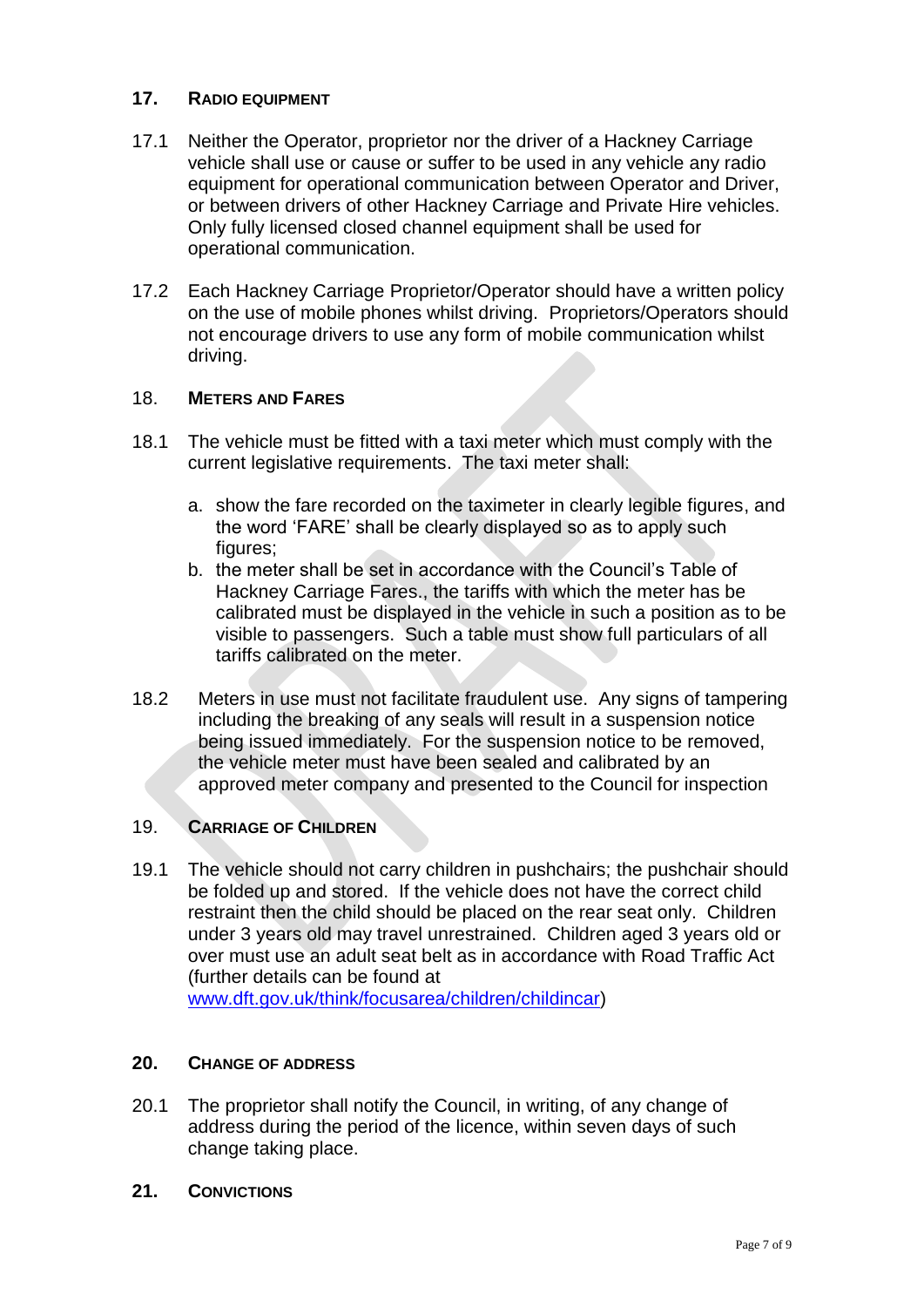21.1 The proprietor shall, within seven days, disclose to the Council, in writing, details of any convictions, formal cautions, absolute discharges, or fixed penalties, imposed on him/her (or if the proprietor is a company or partnership, or any of the directors or partners) during the period of the licence.

# **22. DEPOSIT OF DRIVING LICENCE**

22.1 If the proprietor permits or employs any other person to drive the vehicle as a Hackney Carriage vehicle, he shall, before that person commences to drive the vehicle, cause the driver to deliver to him his Hackney Carriage Vehicle Driver's licence for retention until such time as the driver ceases to be permitted or employed to drive the vehicle or any other vehicle of his.

## **23. PERMITTED DRIVERS OF THE VEHICLE**

23.1 The proprietor or any other person permitted or employed to drive the vehicle as a Hackney Carriage vehicle, must be the holder of a current Private Hire driver's licence or a dual Hackney Carriage and Private Hire driver licence granted by Denbighshire County Council according with Section 51 of the Local Government (Miscellaneous Provisions) Act 1976

## **24. DEPOSIT OF VEHICLE LICENCE**

24.1 The proprietor shall, upon the vehicle commencing work with operator, deposit with the operator this licence for retention by him until such time as that vehicle ceases to work for that operator.

# **25. INSPECTION AND TESTING**

25.1 The proprietor shall, if requested by an Authorised Officer of the Council or a Police Officer, make the vehicle available for inspection and testing at such time and date as may be specified. Such inspections and testing shall be in addition to any other statutory provisions.

#### **26. ACCIDENT**

- 26.1 The proprietor shall report to the Licensing Officer, in writing, as soon as reasonably practicable and in any such event within 72 hours of the occurrence thereof, any accident to the vehicle causing damage materially effecting the safety, performance or appearance of the vehicle or the comfort or convenience of passengers therein.
- 26.2 In the event of a licence being suspended due to the nature of the damage, the proprietor shall have the vehicle tested at a nominated testing station and submit the compliance certificate for examination prior to the licence being re-instated.
- **27. LICENSING POLICY**